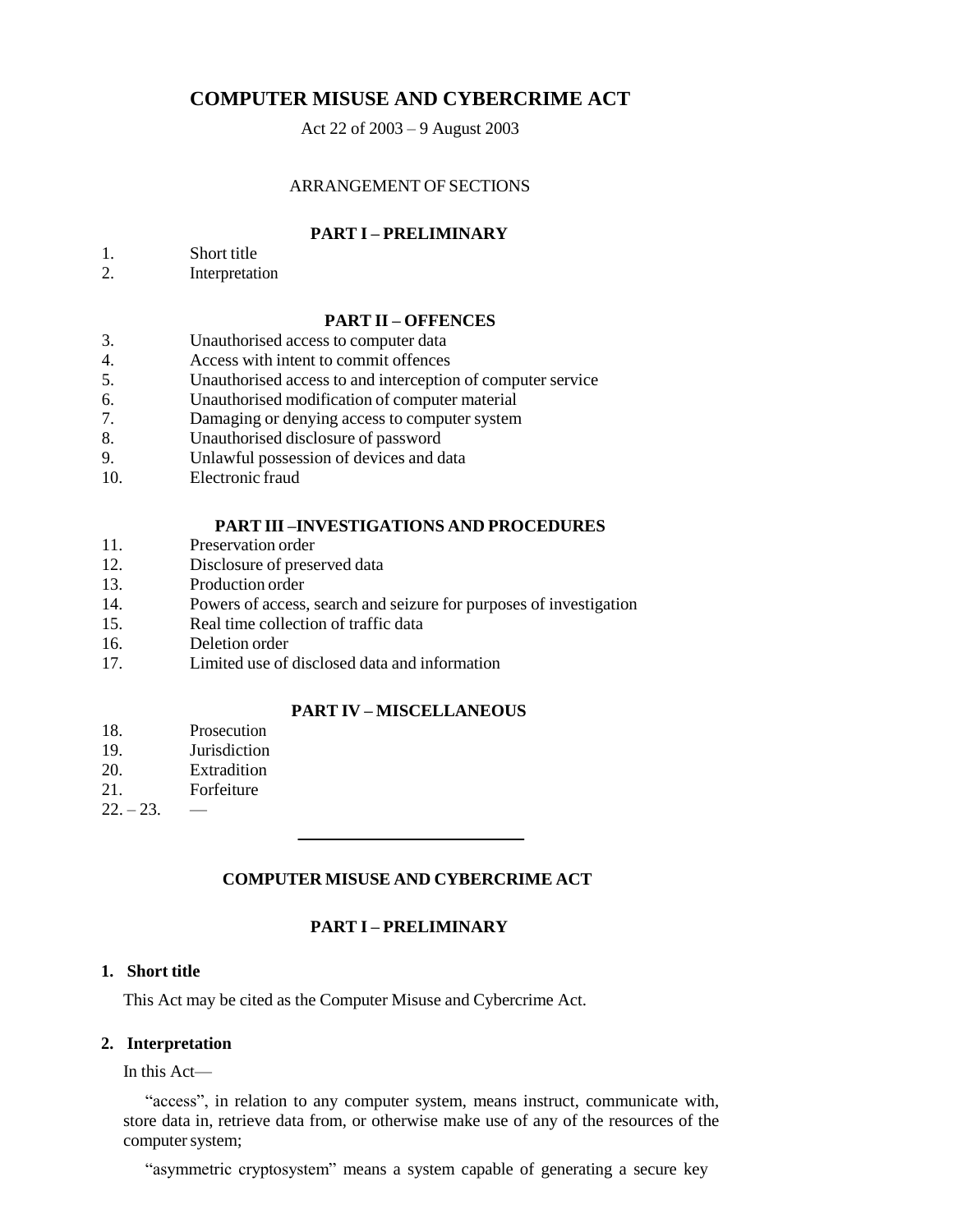pair, consisting of a private key for creating a digital signature, and a public key to verify the digital signature;

"computer service" includes data processing and the storage or retrieval of data;

"computer system" means a device or combination of devices, including input and output devices, but excluding calculators which are not programmable, and capable of being used in conjunction with external files, which contain computer programs, electronic instructions, input data and output data that performs logic, arithmetic, data storage and retrieval, communication control and other functions;

"data" means information recorded in a form in which it can be processed by equipment operating automatically in response to instructions given for that purpose, and includes representations of facts, information and concepts held in any removable storage medium;

"digital signature"—

- (a) means an electronic signature consisting of a transformation of an electronic record using an asymmetric cryptosystem such that a person having the initial untransformed electronic record and the signer's public key can accurately determine—
	- (i) whether the transformation was created using the private key that corresponds to the signer's public key; and
	- (ii) whether the initial electronic record has been altered since the transformation was made; and
- (b) includes voice recognition relating features, digital finger-printing or such other biotechnological features or process, as may be prescribed;

"electronic" means relating to technology having electrical, digital, magnetic, wireless, optical, electromagnetic, or similar capabilities;

"electronic record" means a record created, generated, sent, communicated, received or stored by electronic means;

"function" includes logic, control, arithmetic, deletion, storage and retrieval and communication or telecommunication to, from or within a computer system;

"information and communication service" means any service involving the use of information and communication technologies, including telecommunication services;

"information and communication technologies" means technologies employed in collecting, storing, using or sending out information and include those involving the use of computers or any telecommunication system;

"intercept", in relation to a function of a computer, includes listen to, or record a function of a computer, or acquire the substance, its meaning or purport of such function;

"investigatory authority" means the police or any other body lawfully empowered to investigate any offence;

"key" means either a public or private key;

"modification" means a modification of the contents of any computer system by the operation of any function of that computer system or any other computer system as a result of which—

- (a) any program or data held in the computer system is altered or erased;
- (b) any program or data is added to its contents; or
- (c) any act occurs which impairs the normal operation of the computer system;

"password" means any data by which a computer service or a computer system is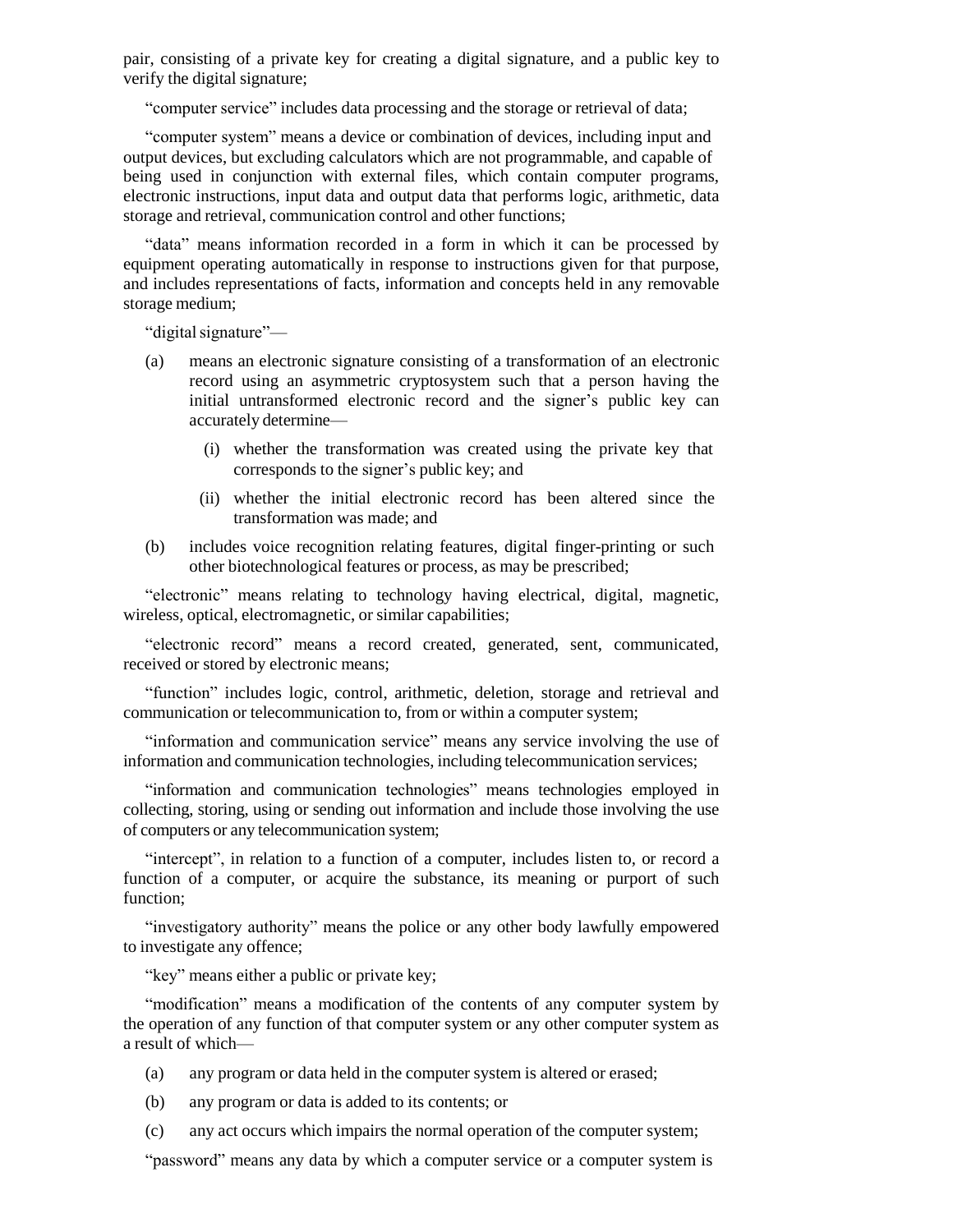capable of being obtained or used;

"private key" means the key of a key pair used to create a digital signature;

"program" means a set of instructions, expressed in words, codes, schemes or any other form, which is capable, when incorporated in a machine readable medium, of causing a computer to perform or achieve a particular task or result;

"property" means property of any kind, nature or description, whether moveable or immoveable, tangible or intangible and includes—

- (a) any currency, whether or not the currency is legal tender in Mauritius;
- (b) information, including an electronically produced data or program, or a copy thereof, whether tangible or intangible, human or computer readable data, or data while in transit; or
- (c) any right or interest in property;

"public key" means the key of a key pair used to verify a digital signature;

"record" means information that is inscribed, stored or otherwise fixed on a tangible medium or that is stored in an electronic or other medium and is retrievable in perceivable form;

"service provider" means any person who provides an information and communication service, including a telecommunication service;

"subscriber" means a person using the services of a service provider;

"subscriber information" means any information, contained in the form of computer data or any other form, that is held by a service provider, relating to subscribers, other than traffic or other data, by which can be established—

- (a) the type of the communication service used, the technical provisions taken to use the communication service and the period of the service;
- (b) the subscriber's identity, postal or geographical address, telephone and other access number, billing and payment information, available on the basis of a service agreement or arrangement; or
- (c) any other information on the site of installation of a communication equipment available on the basis of a service agreement or arrangement;

"telecommunication" means a transmission, emission or reception of signs, signals, writing, images, sounds or intelligence of any nature by wire, radio, optical or other electro-magnetic systems, whether or not such signs, signals, writing, images, sounds or intelligence have been subjected to rearrangement, computation or other processes by any means in the course of their transmission, emission or reception;

"traffic data" means any data relating to a communication by means of a computer system and generated by the system that form part in the chain of communication, indicating the communication's origin, destination, route, time, date, size, duration, or type of underlying service;

"underlying service" means the type of service that is being used within the computer system.

#### **PART II – OFFENCES**

#### **3. Unauthorised access to computer data**

(1) Subject to subsections (2) and (3), any person who causes a computer system to perform a function, knowing that the access he intends to secure is unauthorised, shall commit an offence and shall, on conviction, be liable to a fine not exceeding 50,000 rupees and to penal servitude for a term not exceeding 5 years.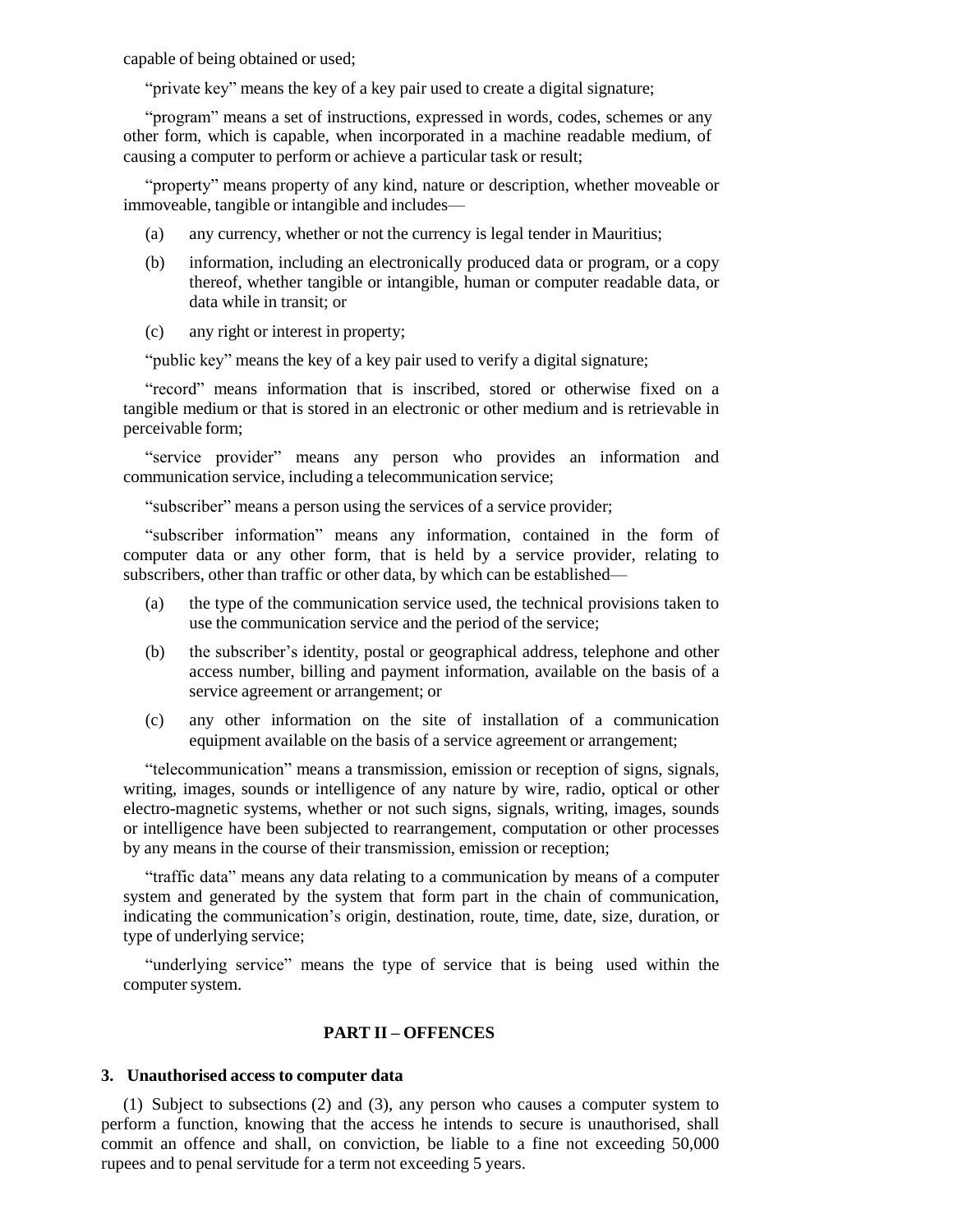- (2) A person shall not be liable under subsection (1) where—
	- (a) he is a person with a right to control the operation or use of the computer system and exercises such right in good faith;
	- (b) he has the express or implied consent of the person, empowered to authorise him, to have such an access:
	- (c) he has reasonable grounds to believe that he had such consent as specified in paragraph (b);
	- (d) he is acting pursuant to measures that can be taken under Part III of this Act; or
	- (e) he is acting in reliance of any statutory power arising under any enactment for the purpose of obtaining information, or of taking possession of, any document or other property.

(3) An access by a person to a computer system shall be unauthorised where the person—

- (a) is not himself entitled to control access of the kind in question; and
- (b) does not have consent to access by him of the kind in question from any person who is so entitled.

(4) For the purposes of this section, it is immaterial that the unauthorised access is not directed at—

- (a) any particular program or data;
- (b) a program or data of any kind; or
- (c) a program or data held in any particular computer system.

### **4. Access with intent to commit offences**

(1) Any person who causes a computer system to perform any function for the purpose of securing access to any program or data held in any computer system with intent to commit an offence under any other enactment, shall commit an offence and shall, on conviction, be liable to a fine not exceeding 200,000 rupees and to penal servitude for a term not exceeding 20 years.

- (2) For the purposes of this section, it is immaterial that—
	- (a) the access referred to in subsection  $(1)$  is authorised or unauthorised;
	- (b) the further offence to which this section applies is committed at the same time when the access is secured or at any other time.

# **5. Unauthorised access to and interception of computer service**

- (1) Subject to subsection (5), any person who, by any means, knowingly—
	- (a) secures access to any computer system for the purpose of obtaining, directly or indirectly, any computer service;
	- (b) intercepts or causes to be intercepted, directly or indirectly, any function of, or any data within, a computer system,

shall commit an offence.

(2) (a) A person convicted of an offence under subsection (1) shall be liable to a fine not exceeding 100,000 rupees and to penal servitude for a term not exceeding 10 years.

(b) Where, as a result of the commission of an offence under subsection (1), the operation of the computer system, is impaired, or data contained in the computer system is suppressed or modified, a person convicted of such offence shall be liable to a fine not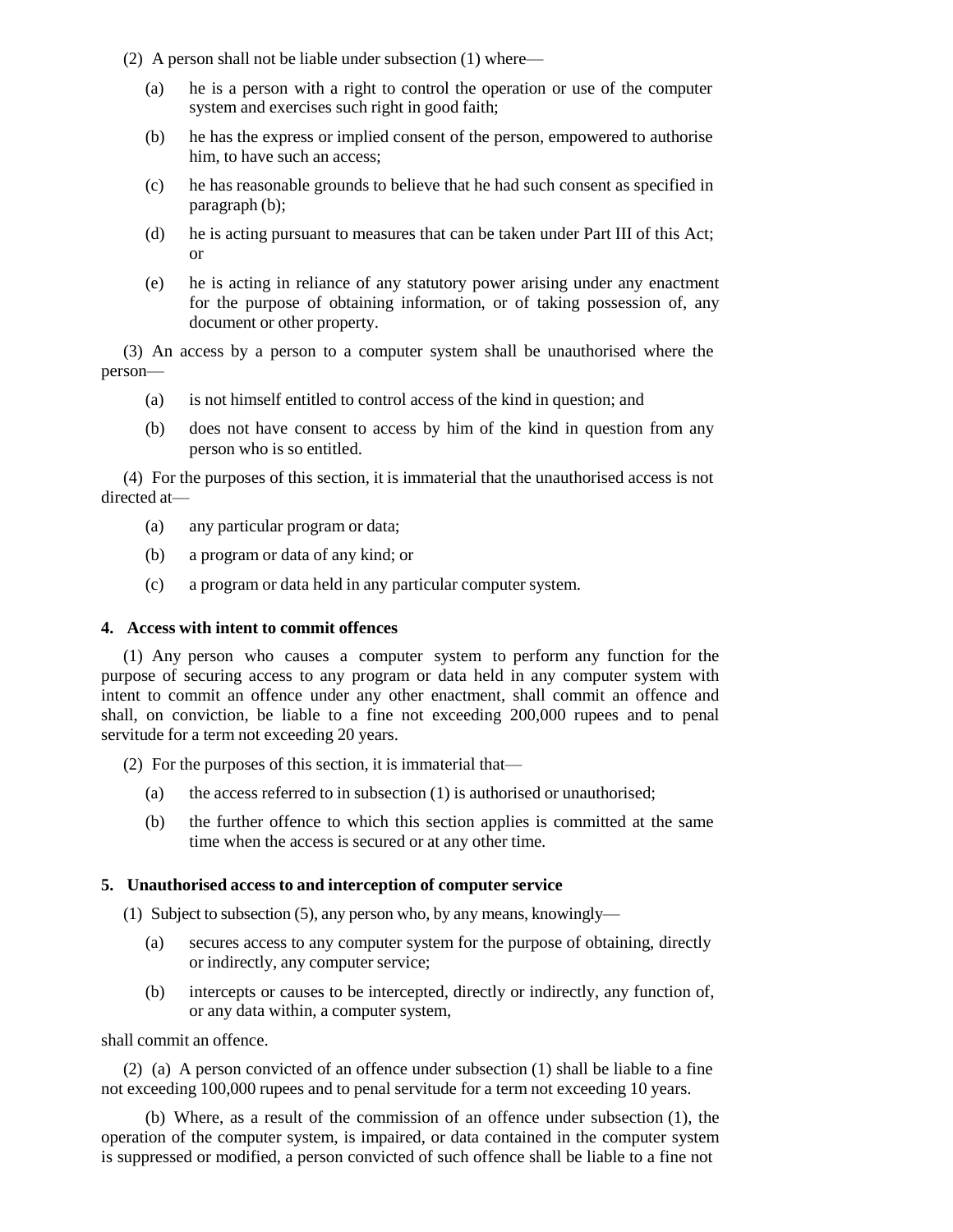exceeding 200,000 rupees and to penal servitude for a term not exceeding 20 years.

(3) For the purpose of this section, it is immaterial that the unauthorised access or interception is not directed at—

- (a) any particular program or data;
- (b) a program or data of any kind; or
- (c) a program or data held in any particular computer system.
- (4) A person shall not be liable under subsection (1) where he—
	- (a) has the express or implied consent of both the person who sent the data and the intended recipient of such data;
	- (b) is acting in reliance of any statutory power.

## **6. Unauthorised modification of computer material**

(1) Subject to subsections (3) and (4), any person who knowingly does an act which causes an unauthorised modification of data held in any computer system shall, on conviction, be liable to a fine not exceeding 100,000 rupees and to penal servitude for a term not exceeding 10 years.

(2) Where as a result of the commission of an offence under this section—

- (a) the operation of the computer system;
- (b) access to any program or data held in any computer; or
- (c) the operation of any program or the reliability of any data,

is suppressed, modified or otherwise impaired, a person convicted of the offence shall be liable to a fine not exceeding 200,000 rupees and to penal servitude for a term not exceeding 20 years.

- (3) A person shall not be liable under this section where—
	- (a) he is acting pursuant to measures that can be taken under Part III of this Act; or
	- (b) he is acting in reliance of any other statutory power.
- (4) A modification shall be unauthorised if—
	- (a) the person whose act causes it is not himself entitled to determine whether the modification should be made; and
	- (b) he does not have consent to the modification from any person who is so entitled.

(5) For the purposes of this section, it is immaterial whether an unauthorised modification or any intended effect of it be permanent or merely temporary.

### **7. Damaging or denying access to computer system**

Any person who without lawful authority or lawful excuse, does an act which causes directly or indirectly—

- (a) a degradation, failure, interruption or obstruction of the operation of a computer system; or
- (b) a denial of access to, or impairment of any program or data stored in, the computer system,

shall commit an offence and shall, on conviction, be liable to a fine not exceeding 200,000 rupees and to penal servitude not exceeding 20 years.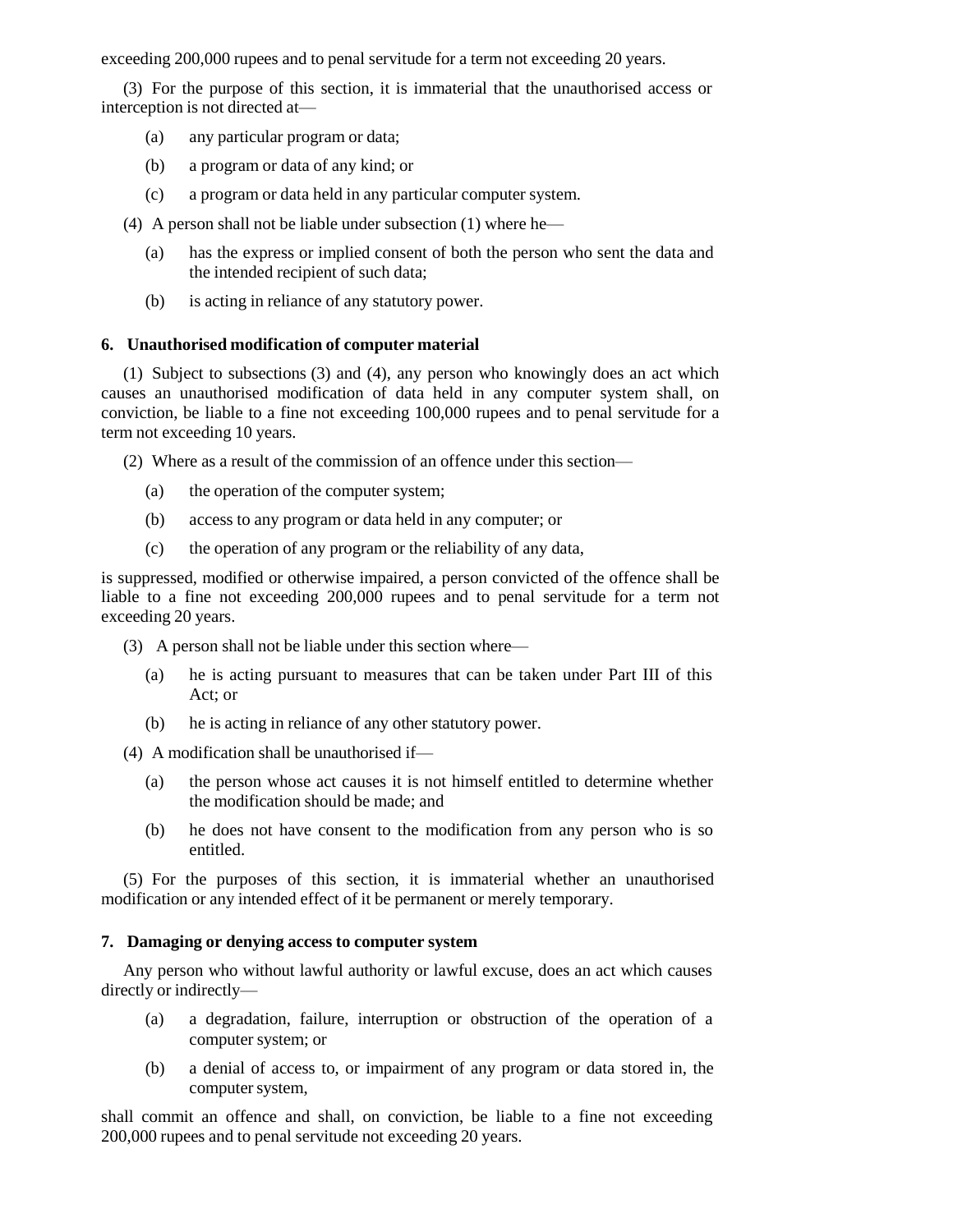## **8. Unauthorised disclosure of password**

Any person who, knowingly discloses any password, access code, or any other means of gaining access to any program or data held in any computer system—

- (a) for any wrongful gain;
- (b) for any unlawful purpose; or
- (c) knowing that it is likely to cause prejudice to any person,

shall commit an offence and shall, on conviction, be liable to a fine not exceeding 50,000 rupees and to imprisonment for a term not exceeding 5 years.

## **9. Unlawful possession of devices and data**

(1) Any person who knowingly manufactures, sells, procures for use, imports, distributes or otherwise makes available, a computer system or any other device, designed or adapted primarily for the purpose of committing any offence under sections 3 to 8, shall commit an offence.

(2) Any person who knowingly receives, or, without sufficient excuse or justification, is in possession of, one or more of the devices under subsection (1) shall commit an offence.

(3) Any person who is found in possession of any data or program with the intention that the data or program be used, by the person himself or another person, to commit or facilitate the commission of an offence under this Act, shall commit an offence.

- (4) For the purposes of subsection (3), possession of any data or program includes—
	- (a) having possession of a computer system or data storage device that holds or contains the data or program;
	- (b) having possession of a document in which the data or program is recorded; or
	- (c) having control of data or program that is in the possession of another person.

(5) Where a person is convicted under this section, he shall be liable to a fine not exceeding 50,000 rupees and to imprisonment for a term not exceeding 5 years.

# **10. Electronic fraud**

Any person who fraudulently causes loss of property to another person by—

- (a) any input, alteration, deletion or suppression of data; or
- (b) any interference with the functioning of a computer system,

with intent to procure for himself or another person, an advantage, shall commit an offence and shall, on conviction, be liable to a fine not exceeding 200,000 rupees and to penal servitude for a term not exceeding 20 years.

# **PART III – INVESTIGATIONS AND PROCEDURES**

# **11. Preservation order**

(1) Any investigatory authority may apply to the Judge in Chambers for an order for the expeditious preservation of data that has been stored or processed by means of a computer system or any other information and communication technologies, where there are reasonable grounds to believe that such data is vulnerable to loss or modification.

(2) For the purposes of subsection (1), data includes traffic data and subscriber information.

(3) An order made under subsection (1) shall remain in force—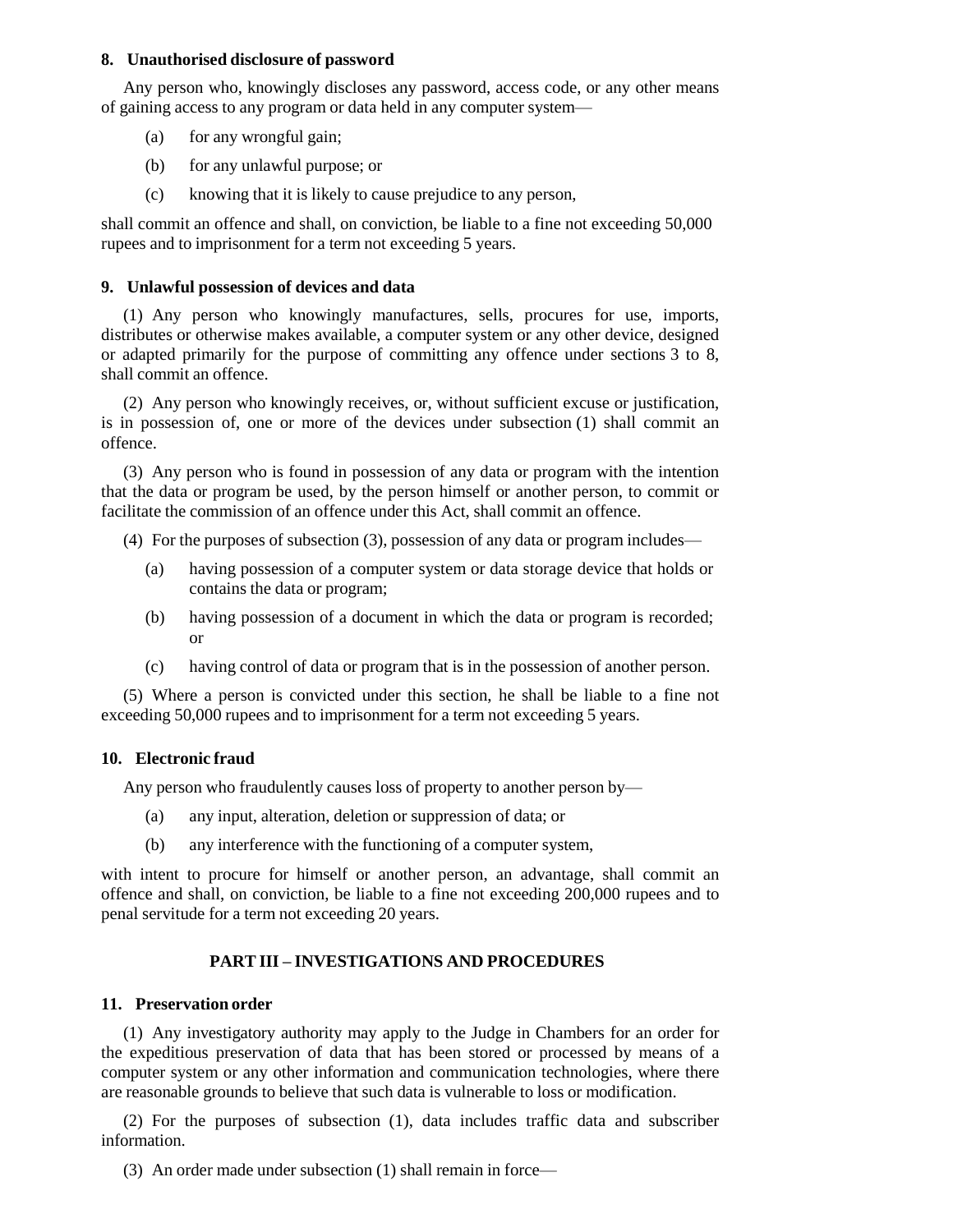- (a) until such time as may reasonably be required for the investigation of an offence;
- (b) where prosecution is instituted, until the final determination of the case; or
- (c) until such time as the Judge in Chambers deems fit.

### **12. Disclosure of preserved data**

The investigatory authority may, for the purposes of a criminal investigation or the prosecution of an offence, apply to the Judge in Chambers for an order for the disclosure of—

- (a) all preserved data, irrespective of whether one or more service providers were involved in the transmission of such data;
- (b) sufficient data to identify the service providers and the path through which the data was transmitted; or
- (c) electronic key enabling access to or the interpretation of data.

# **13. Production order**

(1) Where the disclosure of data is required for the purposes of a criminal investigation or the prosecution of an offence, an investigatory authority may apply to the Judge in Chambers for an order compelling—

- (a) any person to submit specified data in that person's possession or control, which is stored in a computer system; and
- (b) any service provider offering its services to submit subscriber information in relation to such services in that service provider's possession or control.

(2) Where any material to which an investigation relates consists of data stored in a computer, disc, cassette, or on microfilm, or preserved by any mechanical or electronic device, the request shall be deemed to require the person to produce or give access to it in a form in which it can be taken away and in which it is visible and legible.

### **14. Powers of access, search and seizure for purposes of investigation**

(1) Where an investigatory authority has reasonable grounds to believe that stored data would be relevant for the purposes of an investigation or the prosecution of an offence, it may apply to a Judge in Chambers for the issue of a warrant to enter any premises to access, search and seize such data.

(2) In the execution of a warrant under subsection (1), the powers of the investigatory authority shall include the power to—

- (a) seize or secure a computer system or any information and communication technologies medium;
- (b) make and retain a copy of such data or information;
- (c) maintain the integrity of the relevantstored data or information; or
- (d) render inaccessible or remove the stored data or information from the computer system, or any information and communication technologies medium.

## **15. Real time collection of traffic data**

Where the investigatory authority has reasonable grounds to believe that any data would be relevant for the purposes of investigation and prosecution of an offence under this Act, it may apply to the Judge in Chambers for an order—

(a) allowing the collection or recording of traffic data, in real time, associated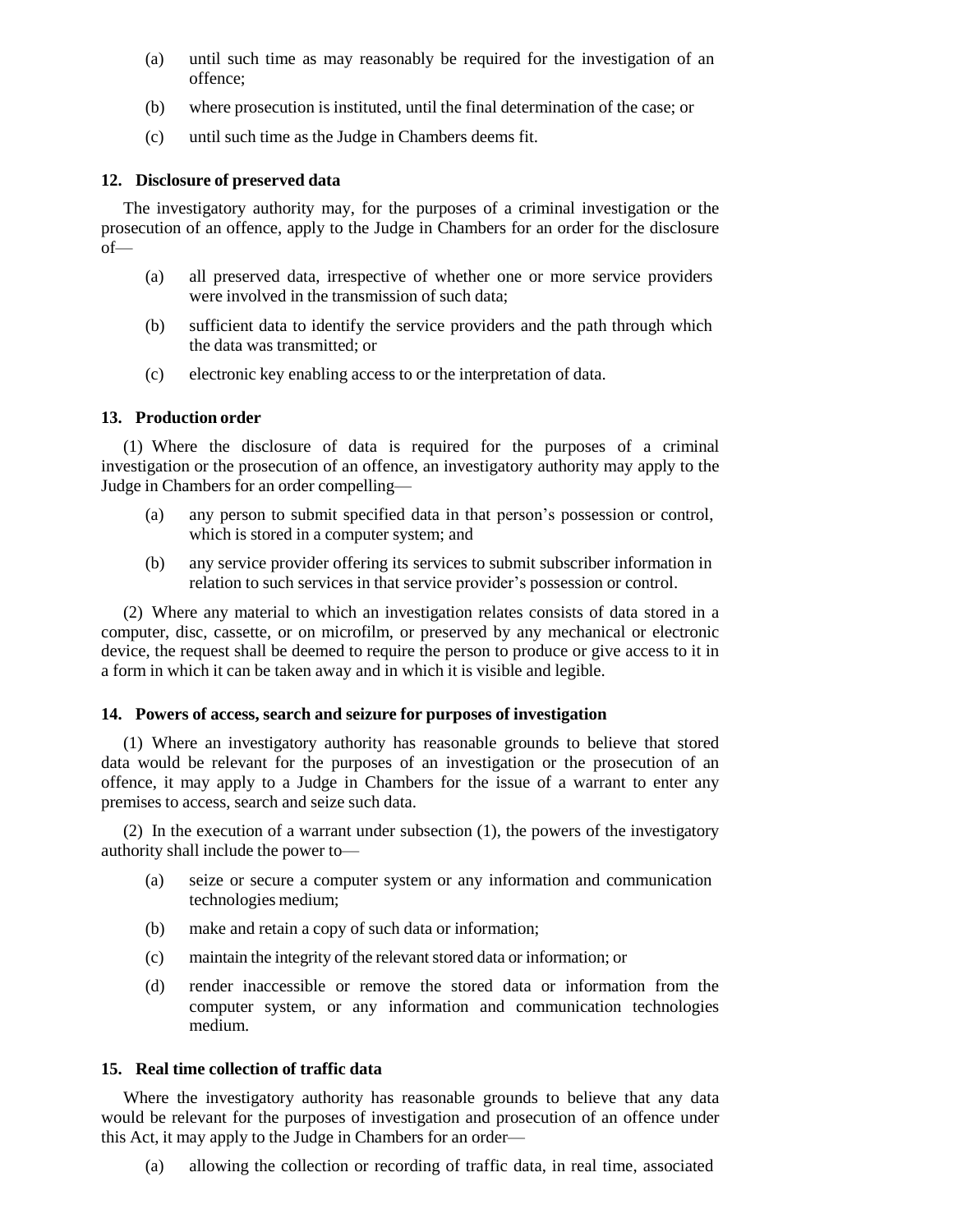with specified communications transmitted by means of any computer system; or

- $(b)$  compelling a service provider, within its technical capabilities, to—
	- (i) effect such collection and recording referred to in paragraph (a); or
	- (ii) assist the investigatory authority to effect such collection and recording.

#### **16. Deletion order**

A Judge in Chambers may, upon application by an investigatory authority, and being satisfied that a computer system or any other information and communication technologies medium contains an indecent photograph of a child, order that such data be—

- (a) no longer stored on and made available through the computer system or any other medium; or
- (b) deleted or destroyed.

### **17. Limited use of disclosed data and information**

No data obtained under sections 11 to 15 shall be used for any purpose other than that for which the data was originally sought except—

- (a) in accordance with any other enactment;
- (b) in compliance with an order of a Court or Judge;
- (c) where such data is required for the purpose of preventing, detecting or investigating offences, apprehending or prosecuting offenders, assessing or collecting tax, duty or other monies owed or payable to the Government;
- (d) for the prevention of injury or other damage to the health of a person or serious loss of or damage to property; or
- (e) in the public interest.

## **PART IV – MISCELLANEOUS**

#### **18. Prosecution**

No prosecution shall be instituted under this Act except on an information filed by, or with the consent of, the Director of Public Prosecutions.

## **19. Jurisdiction**

(1) Notwithstanding any other enactment, the Intermediate Court shall have jurisdiction to try any offence under this Act or any regulations made under it and may, on conviction, impose any penalty or forfeiture provided for under this Act.

(2) The Intermediate Court shall also have jurisdiction where the act constituting an offence under this Act has been committed outside Mauritius—

- (a) on board a Mauritian ship; or
- (b) on board an aircraft registered in Mauritius.

## **20. Extradition**

Any offence under sections 3, 4, 5, 6, 7 and 10 of this Act shall be considered to be an extraditable crime for which extradition may be granted or obtained under the Extradition Act.